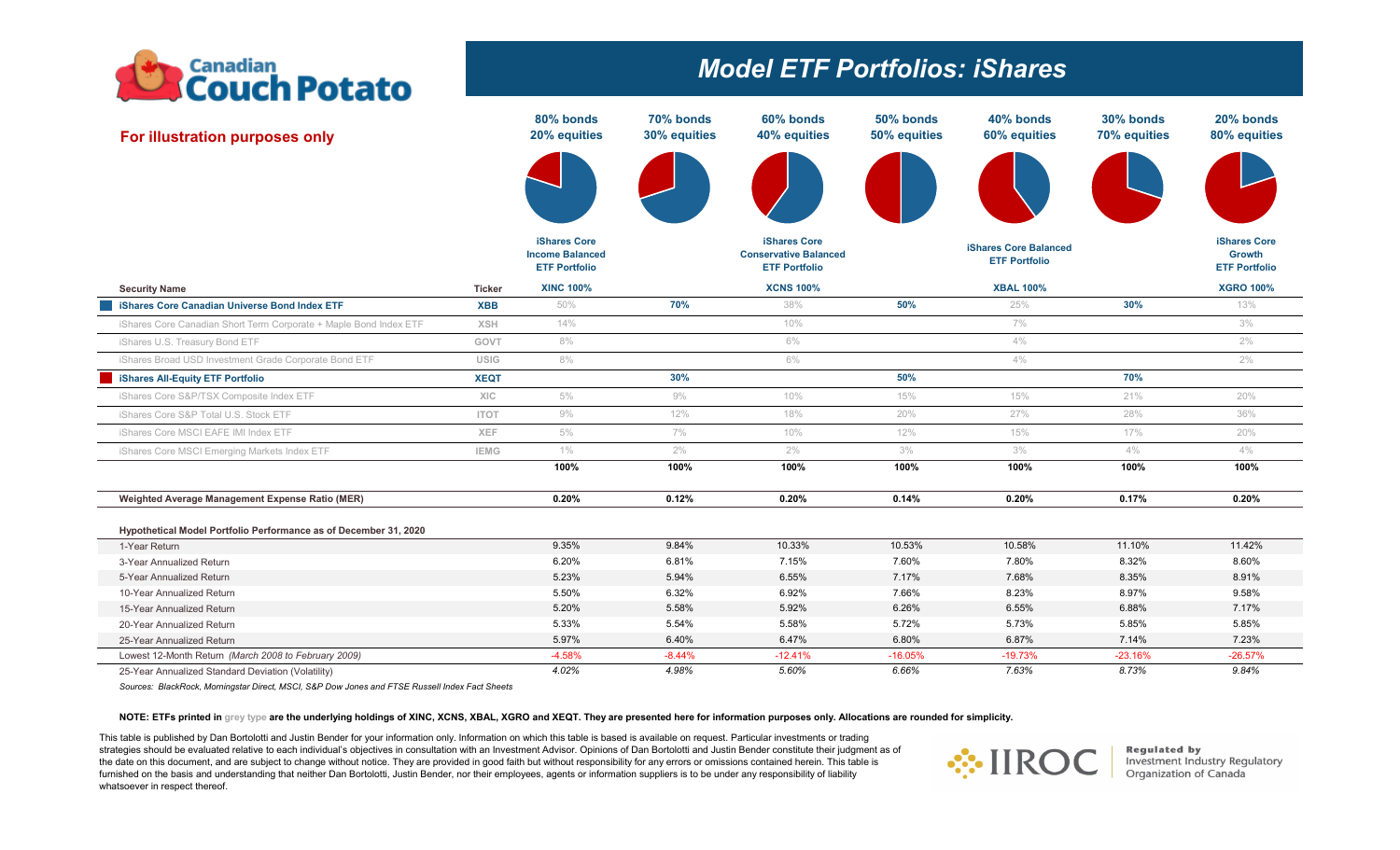

## **Model Portfolio Return Methodology**

*as of December 31, 2020*

The performance data in the table above is a blend of actual fund returns and index returns.

The iShares asset allocation ETFs in the model portfolios were launched in 2019. We used actual fund returns beginning in the first full month after each fund's inception. For earlier periods we used the returns of the fund's benchmark indexes, or closely related indexes, and subtracted the current management expense ratio of the asset allocation ETF (0.20% annually). This is an imperfect but reasonable proxy for how index funds would have performed.

All portfolios were assumed to be rebalanced monthly, since the asset allocation ETFs will likely stay close to their target mix of stocks and bonds at all times.

*Past performance does not guarantee future results*. The historical performance of indexes is illustrative only and will not necessarily mirror the future performance of any fund tracking that benchmark.

**Canadian Stocks** S&P/TSX Composite Index, minus 0.20% annually: January 1996–August 2019

**U.S. Stocks** MSCI USA IMI Index (net div.) in Canadian dollars, minus 0.20% annually: January 1996–August 2019

**International Stocks** MSCI EAFE IMI Index (net div.) in Canadian dollars, minus 0.20% annually: January 1996–August 2019

**Emerging Markets Stocks** MSCI Emerging Markets IMI Index (net div.) in Canadian dollars, minus 0.20% annually: January 1996–August 2019

**Canadian Bonds** FTSE Canada Universe Bond Index, minus 0.20% annually: January 1996–August 2019

**Canadian Short-Term Bonds** FTSE Canada Short-Term Bond Index, minus 0.20% annually: January 1996–August 2019

**U.S. Bonds (CAD-hedged)**

Bloomberg Barclays US Aggregate Bond Index (CAD Hedged), minus 0.20% annually: January 1996–August 2019